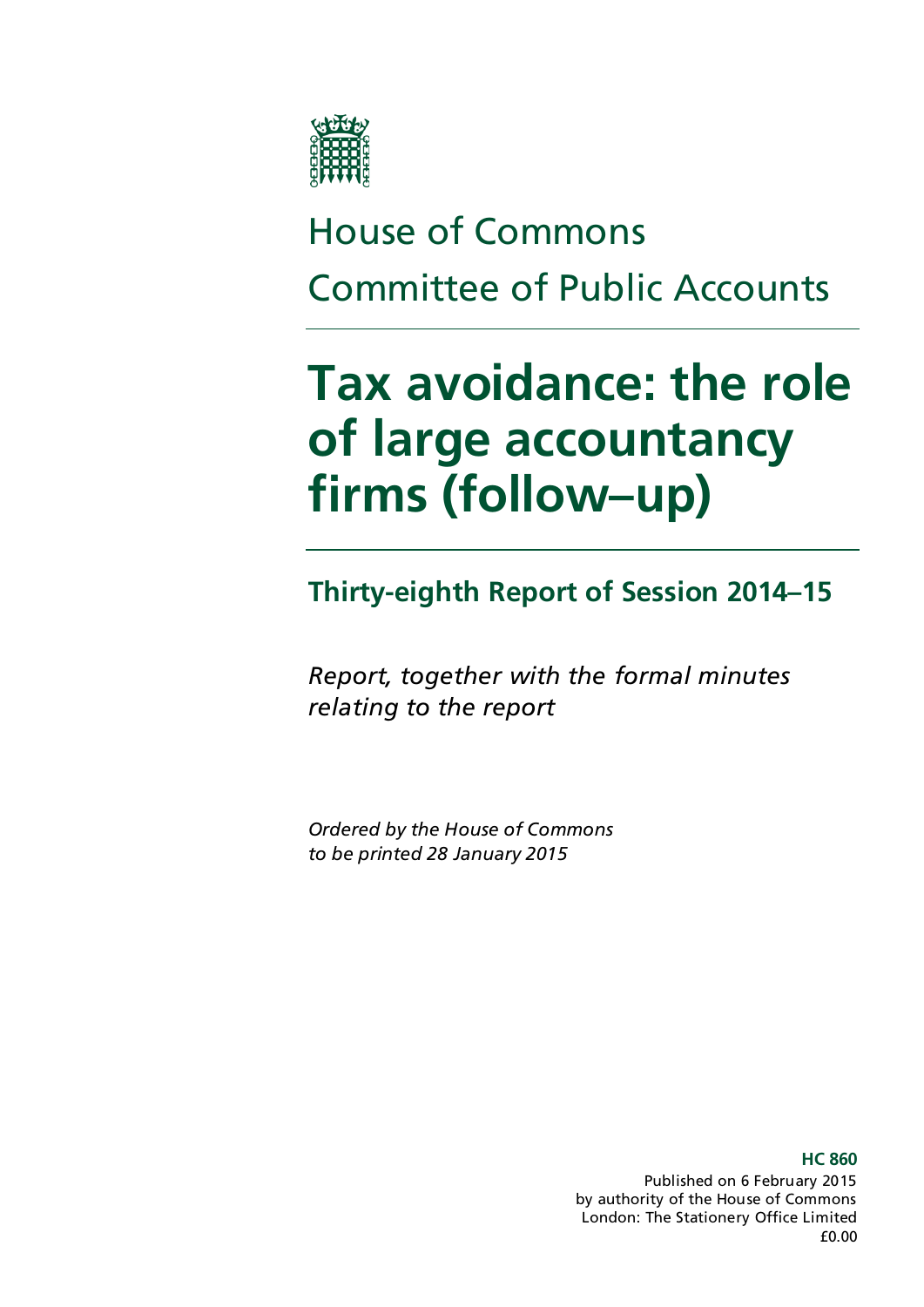### **Committee of Public Accounts**

The Committee of Public Accounts is appointed by the House of Commons to examine "the accounts showing the appropriation of the sums granted by Parliament to meet the public expenditure, and of such other accounts laid before Parliament as the committee may think fit" (Standing Order No 148).

#### **Current membership**

[Rt Hon Margaret Hodge](http://www.parliament.uk/biographies/commons/margaret-hodge/140) (*Labour, Barking*) (Chair) [Mr Richard Bacon](http://www.parliament.uk/biographies/commons/mr-richard-bacon/1451) (*Conservative, South Norfolk*) [Guto Bebb](http://www.parliament.uk/biographies/commons/guto-bebb/3910) (*Conservative, Aberconwy*) [Mr David Burrowes](http://www.parliament.uk/biographies/commons/mr-david-burrowes/1518) *(Conservative, Enfield, Southgate)* [Stephen Hammond](http://www.parliament.uk/biographies/commons/stephen-hammond/1585) (*Conservative, Wimbledon*) [Chris Heaton-Harris](http://www.parliament.uk/biographies/commons/chris-heaton-harris/3977) (*Conservative, Daventry*) [Meg Hillier](http://www.parliament.uk/biographies/commons/meg-hillier/1524) (*Labour, Hackney South and Shoreditch*) [Mr Stewart Jackson](http://www.parliament.uk/biographies/commons/mr-stewart-jackson/1551) (*Conservative, Peterborough*) [Andrea Leadsom](http://www.parliament.uk/biographies/commons/andrea-leadsom/4117) (*Conservative, South Northamptonshire*) [Rt Hon Dame Anne McGuire](http://www.parliament.uk/biographies/commons/mrs-anne-mcguire/636) (*Labour, Stirling*) [Austin Mitchell](http://www.parliament.uk/biographies/commons/austin-mitchell/372) (*Labour, Great Grimsby*) [Stephen Phillips QC](http://www.parliament.uk/biographies/commons/stephen-phillips/4054) (*Conservative, Sleaford and North Hykeham*) [John Pugh](http://www.parliament.uk/biographies/commons/john-pugh/1454) (*Liberal Democrats. Southport)* [Nick Smith](http://www.parliament.uk/biographies/commons/nick-smith/3928) (*Labour, Blaenau Gwent*)

#### **Powers**

Powers of the Committee of Public Accounts are set out in House of Commons Standing Orders, principally in SO No 148. These are available on the Internet via www.parliament.uk.

#### **Publications**

The Reports and evidence of the Committee are published by The Stationery Office by Order of the House. All publications of the Committee (including press notices) are on the internet at www.parliament.uk/pac. A list of Reports of the Committee in the present Parliament is at the back of this volume. Additional written evidence may be published on the internet only.

#### **Committee staff**

The current staff of the Committee is Sarah Petit (Clerk), Claire Cozens (Committee Specialist), James McQuade (Senior Committee Assistant), Sue Alexander, Jamie Mordue and Jim Camp (Committee Assistants) and Janet Coull Trisic (Media Officer).

#### **Contacts**

All correspondence should be addressed to the Clerk, Committee of Public Accounts, House of Commons, 7 Millbank, London SW1P 3JA. The telephone number for general enquiries is 020 7219 4099; the Committee's email address is [pubaccom@parliament.uk](mailto:pubaccom@parliament.uk)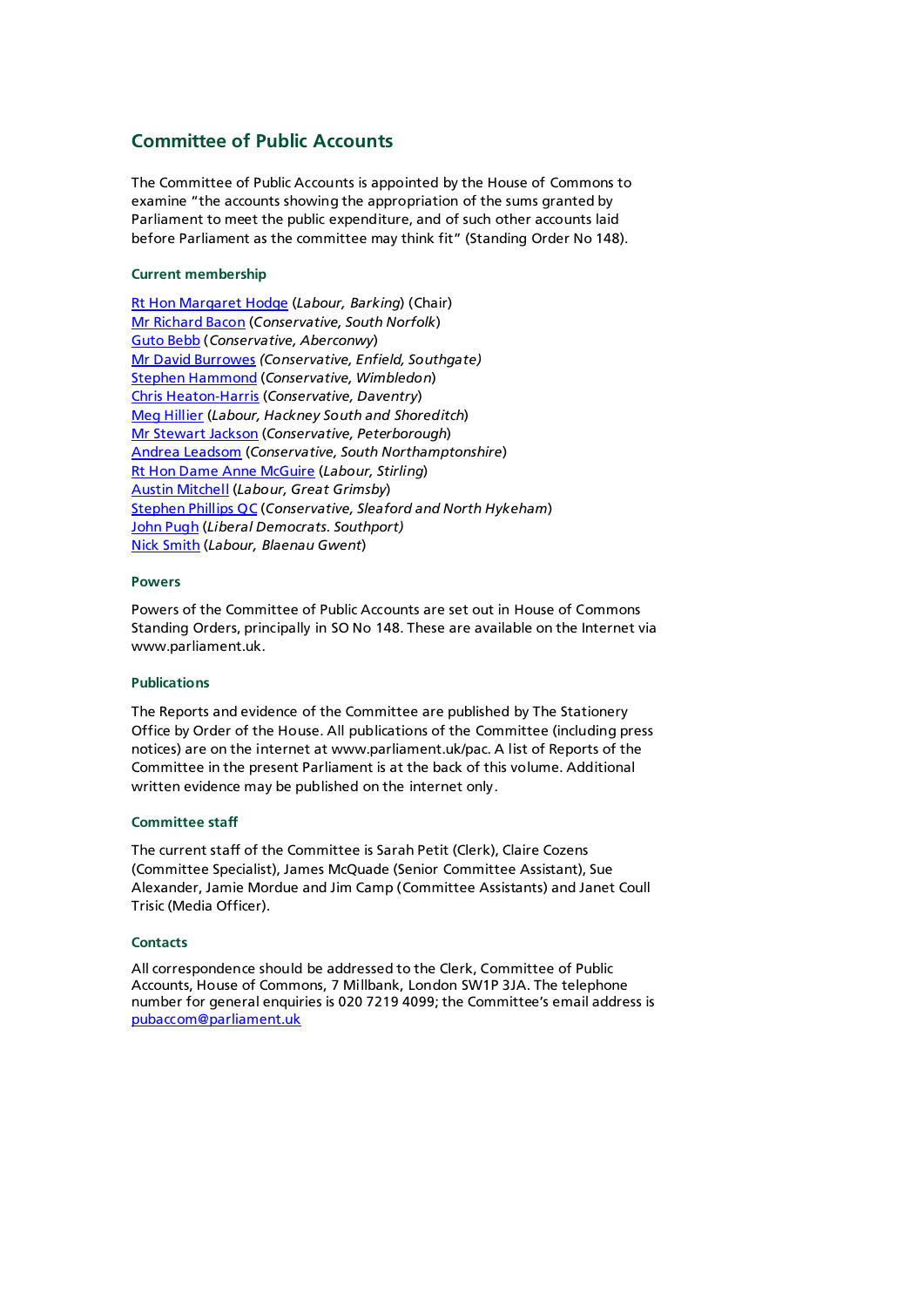## **Contents**

| <b>Report</b>                                                    |                                                    | Page    |
|------------------------------------------------------------------|----------------------------------------------------|---------|
|                                                                  | <b>Summary</b>                                     | 3       |
|                                                                  | <b>Introduction</b>                                | 5       |
|                                                                  | <b>Conclusions and Recommendations</b>             | 5       |
| $\mathbf 1$                                                      | Tax avoidance: the role of large accountancy firms | 7       |
|                                                                  |                                                    |         |
| <b>Formal Minutes</b>                                            |                                                    | 11      |
| <b>Witnesses</b>                                                 |                                                    | $12 \,$ |
| <b>Published written evidence</b>                                |                                                    | 12      |
| List of Reports from the Committee during the current Parliament |                                                    | 13      |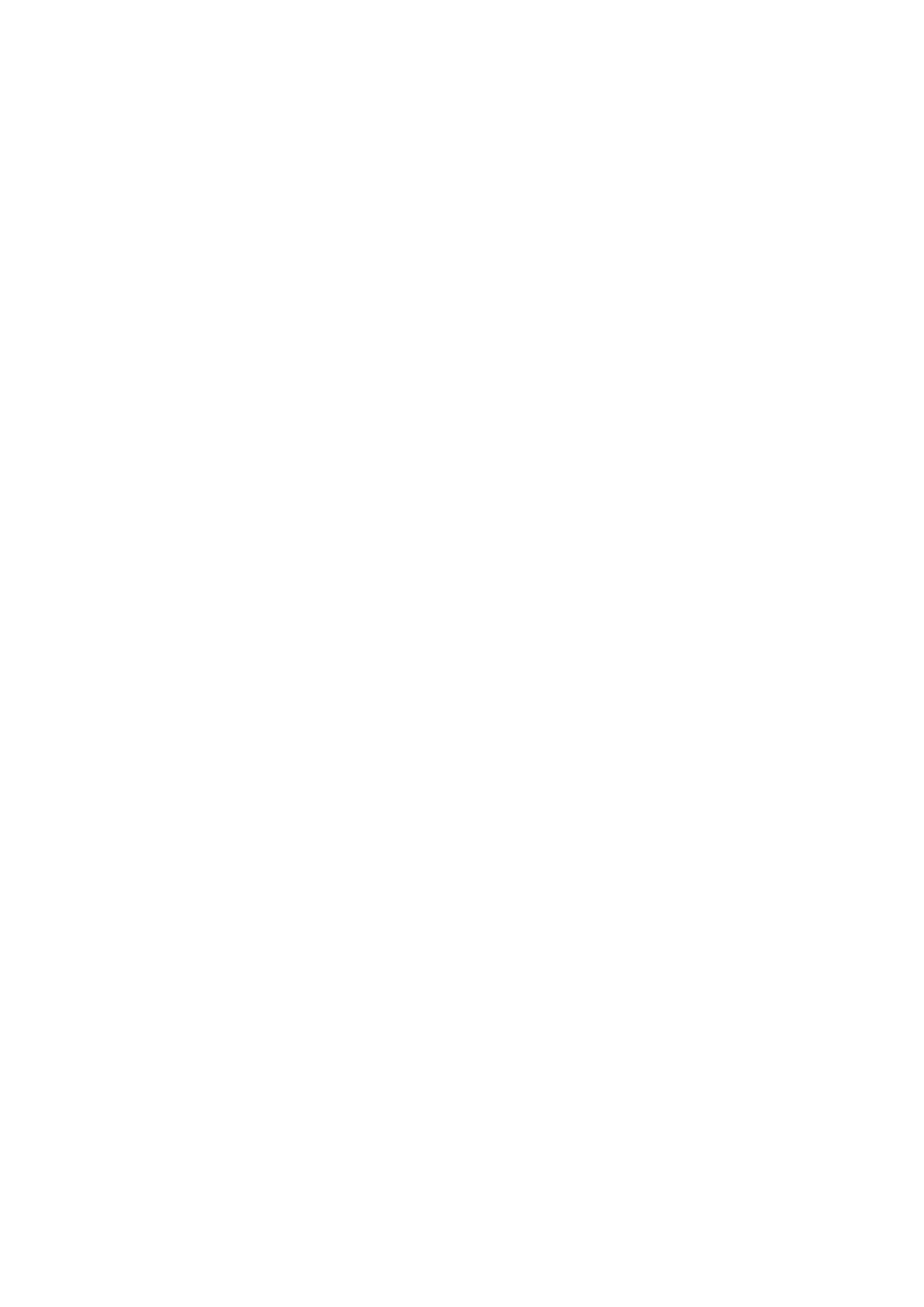### Summary

Large accountancy firms advise multinational companies on complex strategies and contrived structures which do not reflect the substance of their businesses and are instead designed to avoid tax. In light of the publication of leaked documents detailing some of the tax advice it has given to its multinational clients, we took evidence from PriceWaterhouseCoopers (PwC). PwC did not convince us that its widespread promotion of schemes to numerous clients, based on artificially diverting profits to Luxembourg through intra-company loans, constituted anything other than the promotion of tax avoidance on an industrial scale. The fact that PwC's promotion of these schemes is permitted by its own code of conduct is clear evidence that Government needs to take a more active role in regulating the tax industry, as it evidently cannot be trusted to regulate itself. In particular, HM Revenue & Customs (HMRC) needs to do more to challenge the nature of the advice being given by accountancy firms to their clients, ensure that tax liabilities reflect the substance of where companies conduct their business, and introduce a new code of conduct for all tax advisers. Unless HMRC takes urgent action, this irresponsible activity will go unchecked, causing harm to both the public finances and the reputations of the companies involved.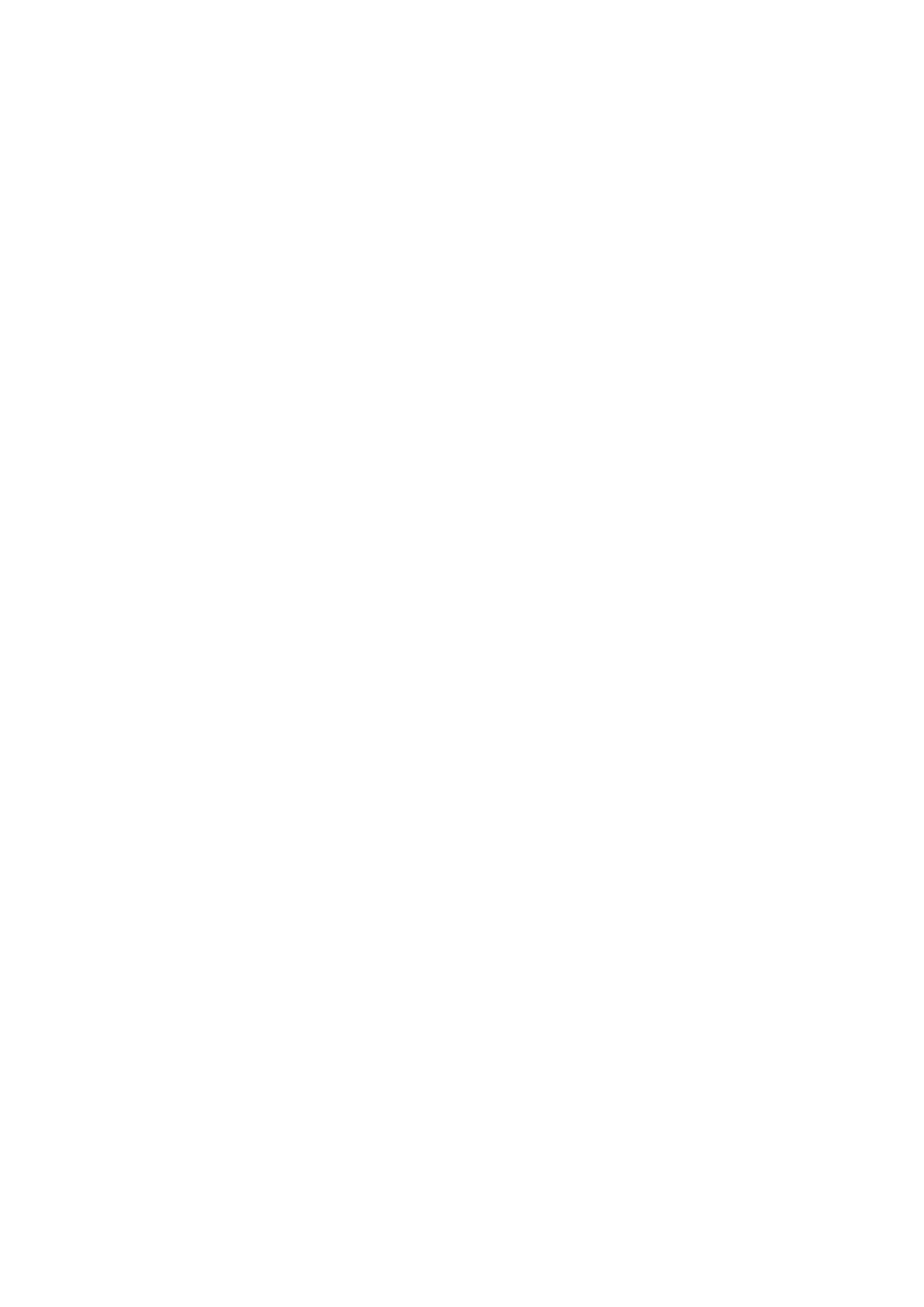### Introduction

We have reported previously our long-standing concerns about multinational companies avoiding tax, the role played by tax advisers in promoting company structures designed to avoid tax, and the effectiveness of HMRC and HM Treasury in tackling these problems. We have published relevant reports in December 2012, April 2013 and June 2013. In evidence used for our April 2013 report, the Head of Tax at PwC had told us that "we are not in the business of selling schemes". In November 2014 the International Consortium of Investigative Journalists(ICIJ) published documents showing that PwC negotiated advance tax rulings for many hundreds of companies with the Luxembourg tax authorities. Media attention focussed on the complex financial strategies employed by a small number of companies on the advice of PwC. The published documents appeared inconsistent with PwC's previous evidence to us, as they suggested PwC had been promoting complex structures that are similar in nature to numerous clients. We therefore invited PWC's Head of Tax to give further evidence, alongside the Director of Tax at Shire Pharmaceuticals, one of the firms on which media attention had focussed. Many other major firms were named in the Luxembourg tax rulings published by the ICIJ and our concerns go wider than the behaviour of PwC and Shire alone. Our conclusions and recommendations are therefore relevant to the tax advisory industry and its clients as a whole.

### Conclusions and Recommendations

**1. The tax arrangements PwC promoted in Luxembourg bear all the characteristics of a mass-marketed tax avoidance scheme.** We consider that the evidence that PwC provided to us in January 2013 was misleading, in particular its assertions that "we are not in the business of selling schemes" and "we do not mass-market tax products, we do not produce tax products, we do not promote tax products". In November 2014, journalists disclosed 548 letters between PwC and the Luxembourg tax authorities, relating to 343 of PwC's multinational clients. The number of cases involved plainly demonstrates that PwC is effectively selling variations on a scheme to a large number of its clients. The effect has been to reduce the amount of corporation tax that these multinational companies have to pay in the countries in which they are in fact operating. Whilst acknowledging that the schemes have common features, PwC tried to argue that they are in fact individual arrangements tailored to the needs of individual clients. In attempting to hide behind a definition of mass-marketed avoidance as being "all around secrecy, not wanting HMRC to know", the companies and their advisers are choosing to adopt a very narrow and self-serving interpretation. In our view these are marketed tax avoidance schemes and we are also sceptical that HMRC was kept fully informed of PwC's activities. We continue to believe there is no clarity about the boundary between acceptable tax planning and aggressive tax avoidance.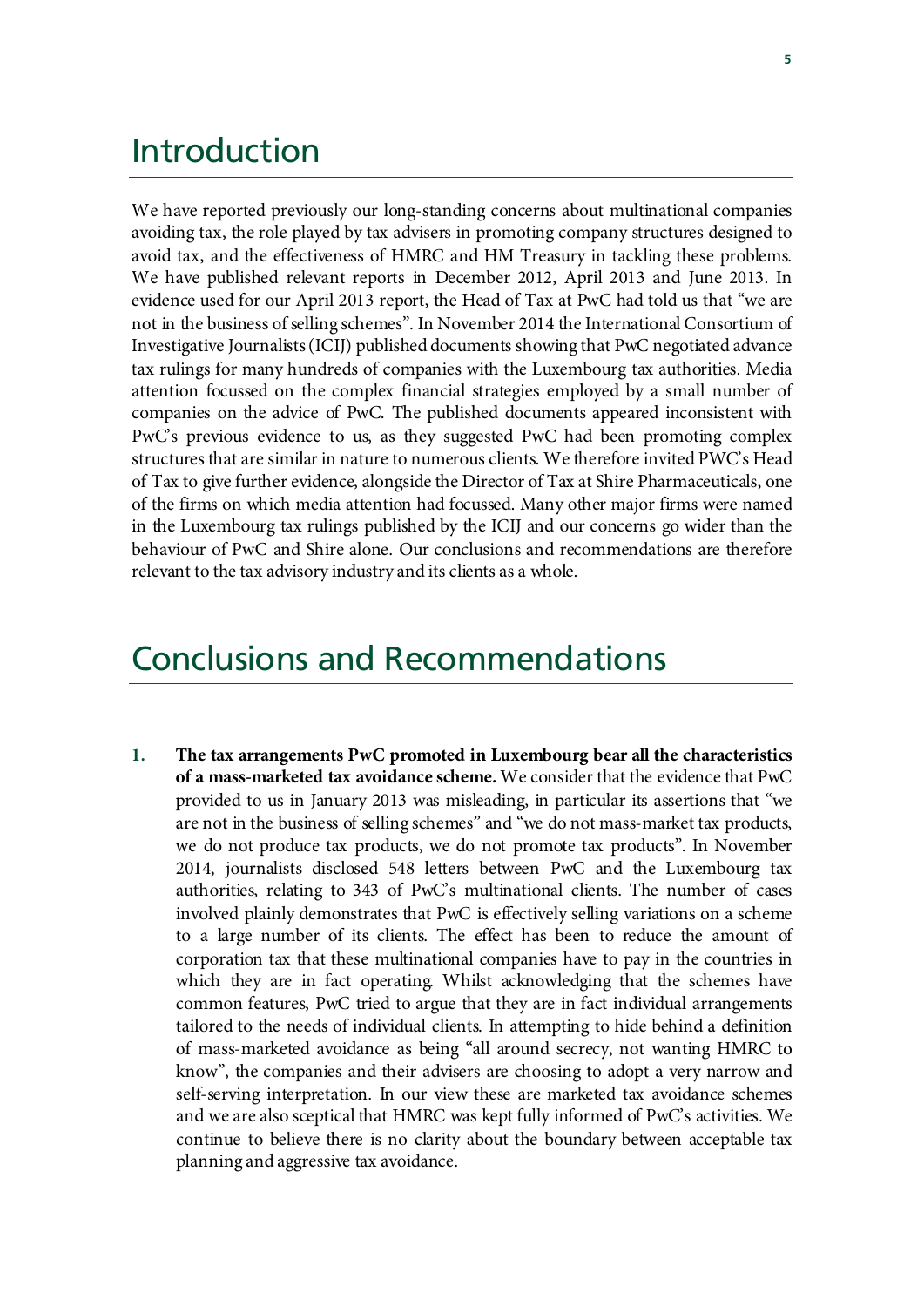**Recommendation***: HMRC should set out how it plans to take a more active role in challenging the advice being given by accountancy firms to their multinational clients, with a particular view to the mass marketing of schemes designed to avoid tax.*

**2. Multinational companies do not need to conduct any business of substance in the countries where they shift profits to in order to avoid tax**. Shire Pharmaceuticals has arranged its affairs so that interest payments on intra-company loans reduce significantly its overall tax liabilities. While Shire has external borrowings of around  $£800$  million, it makes interest payments on intra-company loans worth  $£10$  billion to a company it has established in Luxembourg. The effect is to shift profits from other countries, where tax rates are higher, to Luxembourg. The "substance" of Shire's business in Luxembourg, used to justify these arrangements, consists of two people out of the 5,600 staff the company employs globally. One of Shire's two Luxembourg based staff also holds 41 directorships of other companies. Neither PwC nor Shire could demonstrate that the company's presence in Luxembourg was designed to do anything other than avoid tax. We note that Shire paid tax of only 0.0156% on its profits to the Luxembourg tax authority.

### **Recommendation***: In contributing to the OECD's discussions aimed at reforming international tax law, HMRC should push for a more rigorous and meaningful definition of what substance means.*

**3. The tax industry has demonstrated very clearly that it cannot be trusted to regulate itself.** Like the other big four accountancy firms, PwC provides tax advice to its clients in line with an internal Code of Conduct. PwC's Code does little more than shroud the way PwC exploits flaws in international tax law to devise and offer aggressive tax avoidance schemes to its clients. PwC requires only one of three conditions in its Code of Conduct to apply for tax advice to be compliant. This means that a scheme set up solely for tax avoidance, and with no other commercial purpose, can still comply with PwC's Code provided one of the two other conditions in the code is met. The code does nothing to prevent PwC's staff from selling schemes which are designed to create artificial company structures to avoid tax, deprive the Exchequer of money, and damage PwC's reputation. That the Shire arrangement can still meet the conditions of PwC's Code of Conduct is indisputable evidence that the code is not fit for purpose.

**Recommendation***: We believe strongly that the Government must act by introducing a code of conduct for all tax advisers, as we recommended in our April 2013 report. We further recommend that it should consult on how it should regulate the industry and enforce such a code, including through financial sanctions that could be imposed in the event of non-compliance.*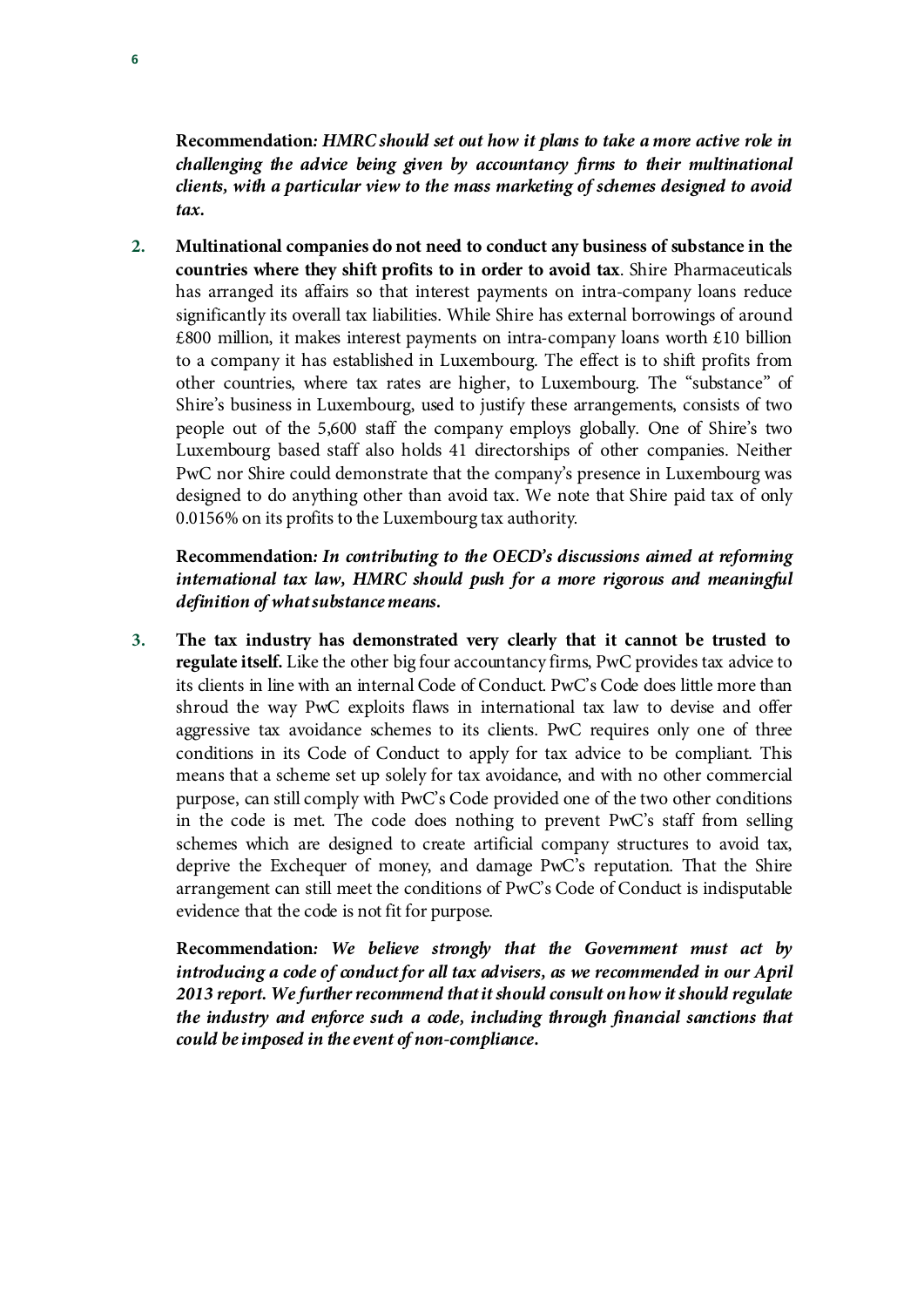# 1 Tax avoidance: the role of large accountancy firms

1. We have long-standing concerns about the way in which some multinational companies pay little corporation tax despite doing a large amount of business in the UK. We published reports in December 2012 and June 2013 on the amount of corporation tax paid by multinational companies, and in April 2013 on the role played by large accountancy firms in designing ways for companies to avoid tax.<sup>1</sup> We held evidence sessions with HMRC and HM Treasury, the big four accountancy firms, as well as representatives from Google, Amazon and Starbucks, to examine these issues. At the session with the accountancy firms in January 2013, the Head of Tax at PWC had told us that "we are not in the business of selling schemes". [2](#page-8-1)

2. In November 2014, the International Consortium of Investigative Journalists (ICIJ) published correspondence between PwC and the Luxembourg Inland Revenue.<sup>[3](#page-8-2)</sup> The socalled "Luxembourg leaks" consist of 548 letters and appear to show that PwC secured deals with the Luxembourg tax authorities for 343 multinational companies between 2002 and 2010. Many of the companies who received advice from PwC—Amazon, IKEA, Burberry, Accenture, Coca-Cola and Vodafone—are household names and at least 80 have UK headquarters.<sup>4</sup>

3. These deals appeared to contradict the evidence which PwC had given us in 2013. PwC had told us that it does not sell schemes, but the Luxembourg leaks suggest that PwC had advised many multi-national firms to adopt similar complex financial structures for the purposes of avoiding tax. We therefore invited Kevin Nicholson, PwC's Head of Tax, to return and give further evidence in December 2014. Alongside PwC we also took evidence from Fearghas Carruthers, Director of Tax at Shire Pharmaceuticals, one of the companies that received advice from PwC on its company structure and operations in Luxembourg.

4. We sought to understand the nature of the deals arranged by PwC on behalf of its clients. The arrangements have a number of common features; the companies all set up subsidiaries in Luxembourg, and were protected by advance tax rulings from the Luxembourg tax authorities. Most employed a complex system of intra-company loans from their Luxembourg subsidiaries to subsidiaries located elsewhere.<sup>[5](#page-8-4)</sup> The interest on these loans was deductible against profits in other countries, while the interest paid to Luxembourg was taxed at a very low rate as a result of the agreement negotiated with the

<span id="page-8-4"></span>5 [Qq 7 and 12](http://data.parliament.uk/writtenevidence/committeeevidence.svc/evidencedocument/public-accounts-committee/tax-avoidance-the-role-of-large-accountancy-firms-followup/oral/16207.html)

<span id="page-8-0"></span><sup>1</sup> Committee of Public Accounts, *[HM Revenue & Customs: Annual Report and Accounts 2011–12](http://www.publications.parliament.uk/pa/cm201213/cmselect/cmpubacc/716/716.pdf)*, Nineteenth Report of [Session 2012-13, HC 716, December 2012;](http://www.publications.parliament.uk/pa/cm201213/cmselect/cmpubacc/716/716.pdf) Committee of Public Accounts, *[Tax avoidance: the role of large](http://www.publications.parliament.uk/pa/cm201213/cmselect/cmpubacc/870/870.pdf)  accountancy firms,* [Forty-fourth Report of Session 2012–13, HC 870, April 2013](http://www.publications.parliament.uk/pa/cm201213/cmselect/cmpubacc/870/870.pdf)[; Committee of Public Accounts,](http://www.publications.parliament.uk/pa/cm201314/cmselect/cmpubacc/112/112.pdf) *Tax Avoidance – Google*[, Ninth Report of Session 2013-14, HC 112, June 2013](http://www.publications.parliament.uk/pa/cm201314/cmselect/cmpubacc/112/112.pdf)

<span id="page-8-1"></span><sup>2</sup> [Q 2;](http://data.parliament.uk/writtenevidence/committeeevidence.svc/evidencedocument/public-accounts-committee/tax-avoidance-the-role-of-large-accountancy-firms-followup/oral/16207.html) Committee of Public Accounts, Tax avoidance: the role of large accountancy firms, Forty-fourth Report of [Session 2012–13, HC 870, April 2013 \(Ev 5, Q39\)](http://www.publications.parliament.uk/pa/cm201213/cmselect/cmpubacc/870/870.pdf)

<span id="page-8-2"></span><sup>3</sup> <http://www.icij.org/project/luxembourg-leaks>

<span id="page-8-3"></span><sup>4</sup> [Qq 5 and 250](http://data.parliament.uk/writtenevidence/committeeevidence.svc/evidencedocument/public-accounts-committee/tax-avoidance-the-role-of-large-accountancy-firms-followup/oral/16207.html)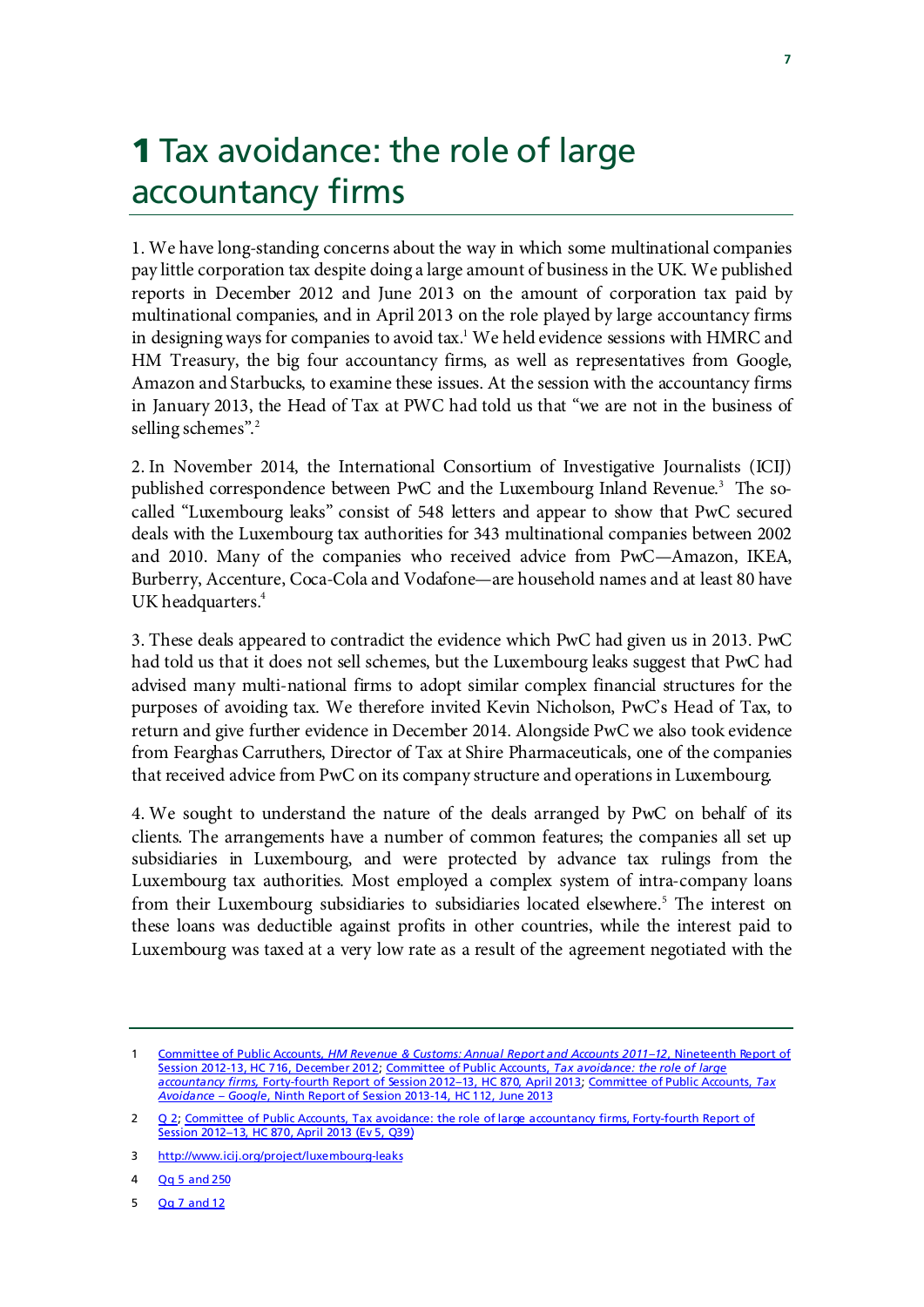tax authorities. The schemes thereby reduced the amount of corporation tax that multinational companies have to pay in the countries in which they are truly operating.<sup>[6](#page-9-0)</sup>

5. In January 2013 PwC had told us "we do not mass-market tax products, we do not produce tax products, we do not promote tax products" and "we are not just producing a clever idea and distributing it out". [7](#page-9-1) The number of letters subsequently disclosed under the "Luxembourg leaks", all on PwC headed paper, clearly cast doubt on those statements. When we asked PwC to explain these statements in light of the Luxembourg leaks, it argued that rather than mass-marketed schemes, these are in fact individual arrangements, each tailored to the needs of individual clients. PwC referred to HMRC's definition of mass-marketing under DOTAS, which it defined as being "all around secrecy, not wanting HMRC to know".<sup>[8](#page-9-2)</sup> We accept that the circumstances and business models of each company may be different, but PwC could not demonstrate that these are anything other than schemes which are effectively mass-marketed to different clients and then tailored accordingly.<sup>9</sup>

6. We asked PwC whether it devised the arrangements put in place by Shire and other companies. PwC would not be drawn on whether this was the case for all companies, as they may have their own in-house tax specialists; however the leaked documents to the Luxembourg tax authorities were all on PwC-headed paper.<sup>[10](#page-9-4)</sup> We were frustrated at the evidence session by PwC's unwillingness to assist us by explaining the leaked diagrams, again on PwC headed paper, depicting Shire's company structure before and after it restructured its financing activities through Luxembourg. [11](#page-9-5) PwC did provide us with further information after the session, but that did not convince us that the new structure was anything other than an artificial arrangement of high-value intra-company loans with no commercial purpose other than to avoid tax.<sup>[12](#page-9-6)</sup>

7. We asked Shire about its company structure following the advice provided by PwC. Shire is a global pharmaceutical company, incorporated in Jersey but domiciled in Ireland for tax purposes. It has around 5,600 staff worldwide, of which the majority are based in the USA. It has around 300 staff in the UK, 100 in Ireland, and none in Jersey where it is incorporated[.13](#page-9-7) We were particularly interested in the role of the two employees that Shire has in Luxembourg and Shire's seven companies that are located there.<sup>14</sup> In evidence provided by Shire after the evidence session, we were told that one of these full-time members of staff was paid  $\epsilon$ 135,000, with the other paid an additional sum through a service company. Between them they are responsible for managing intra-company loans of about \$10 billion. As well as having eight Shire group company directorships between

<span id="page-9-0"></span><sup>6</sup> [Qq 84-89](http://data.parliament.uk/writtenevidence/committeeevidence.svc/evidencedocument/public-accounts-committee/tax-avoidance-the-role-of-large-accountancy-firms-followup/oral/16207.html)

<span id="page-9-1"></span><sup>7</sup> [Q 2;](http://data.parliament.uk/writtenevidence/committeeevidence.svc/evidencedocument/public-accounts-committee/tax-avoidance-the-role-of-large-accountancy-firms-followup/oral/16207.html) Committee of Public Accounts, *[Tax avoidance: the role of large accountancy firms](http://www.publications.parliament.uk/pa/cm201213/cmselect/cmpubacc/870/870.pdf)*, Forty-fourth Report of [Session 2012–13, HC 870, April 2013 \(Ev 4, Q36\)](http://www.publications.parliament.uk/pa/cm201213/cmselect/cmpubacc/870/870.pdf)

<span id="page-9-2"></span><sup>8</sup> [Qq 15-16, 20-22](http://data.parliament.uk/writtenevidence/committeeevidence.svc/evidencedocument/public-accounts-committee/tax-avoidance-the-role-of-large-accountancy-firms-followup/oral/16207.html)

<span id="page-9-3"></span><sup>9</sup> [Qq 42-45](http://data.parliament.uk/writtenevidence/committeeevidence.svc/evidencedocument/public-accounts-committee/tax-avoidance-the-role-of-large-accountancy-firms-followup/oral/16207.html)

<span id="page-9-4"></span><sup>10</sup> [Qq 38-39](http://data.parliament.uk/writtenevidence/committeeevidence.svc/evidencedocument/public-accounts-committee/tax-avoidance-the-role-of-large-accountancy-firms-followup/oral/16207.html)

<span id="page-9-5"></span><sup>11</sup> [Qq 117, 181, 189](http://data.parliament.uk/writtenevidence/committeeevidence.svc/evidencedocument/public-accounts-committee/tax-avoidance-the-role-of-large-accountancy-firms-followup/oral/16207.html)

<span id="page-9-6"></span><sup>12</sup> Written evidence [from PwC to the Committee of Public Accounts dated 16 December 2014 \(pages 3-4\)](http://data.parliament.uk/writtenevidence/committeeevidence.svc/evidencedocument/public-accounts-committee/tax-avoidance-the-role-of-large-accountancy-firms-followup/written/17377.html)

<span id="page-9-7"></span><sup>13</sup> [Qq 137-139](http://data.parliament.uk/writtenevidence/committeeevidence.svc/evidencedocument/public-accounts-committee/tax-avoidance-the-role-of-large-accountancy-firms-followup/oral/16207.html)

<span id="page-9-8"></span><sup>14</sup> [Qq 304-308](http://data.parliament.uk/writtenevidence/committeeevidence.svc/evidencedocument/public-accounts-committee/tax-avoidance-the-role-of-large-accountancy-firms-followup/oral/16207.html)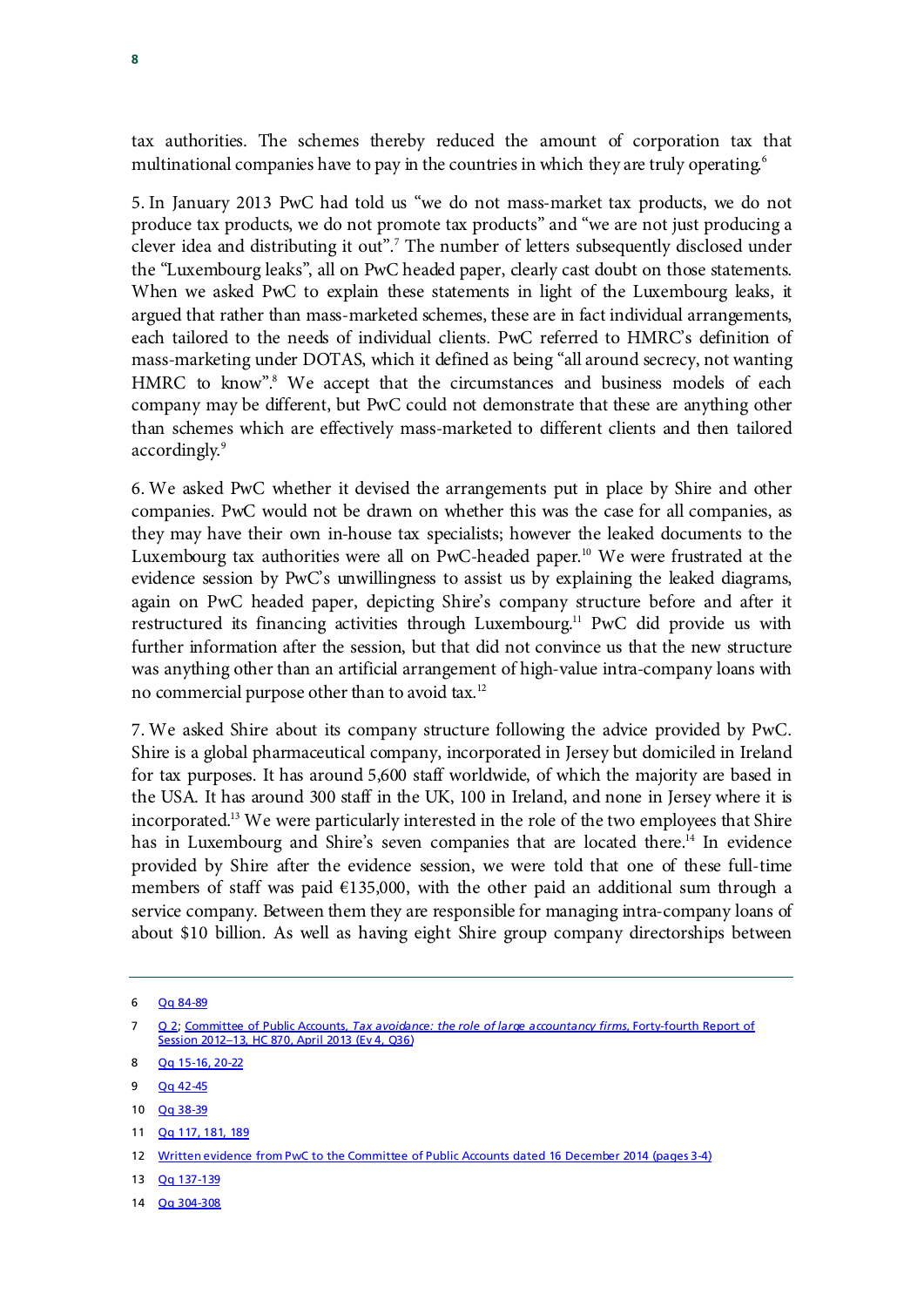them, they each also hold directorships at other companies, with one holding three and the other holding 41 external directorships[.15](#page-10-0)

8. We asked Shire to demonstrate that their business in Luxembourg had substance. Having only two employees, who also hold so many positions of authority in companies outside of Shire, calls into question whether they could possibly be responsible for taking decisions on a loan book of that scale.[16](#page-10-1) Shire maintained that decisions are taken in Luxembourg, and that other directors based elsewhere support the two employees.<sup>[17](#page-10-2)</sup> The Director of Tax, for example, visited 5-10 times per year. PwC told us it is about having the "right amount of substance" for the activities taking place and told us that the latest guidance from HM Treasury and HMRC says that "not much substance is required if all you have is a finance company"[.18](#page-10-3)

9. We sought to understand the commercial reasons for a multinational company to operate out of Luxembourg, rather than another country[.19](#page-10-4) PwC told us—as it had when it gave evidence to us in January 2013—that the global nature of companies' operations and transactions means that countries compete for tax revenues.<sup>[20](#page-10-5)</sup> Luxembourg has therefore designed its tax systems to make it attractive to companies wishing to finance their operations overseas and hold investments. However, we note that Shire paid only 0.0156% tax on profits in Luxembourg.<sup>[21](#page-10-6)</sup>

10. On its decision to locate its financing function in Luxembourg Shire told us that "It is not necessarily a question of comparative efficiency. We could have the lending in and lending out in all sorts of other jurisdictions. It is just a good location".<sup>[22](#page-10-7)</sup> Shire has an intracompany loan balance of \$10 billion, the equivalent of two years' sales. The amount of money Shire has borrowed externally is much less than this at \$800 million. We asked if Shire's internal loans served as a genuine method of financing its business. Shire told us that the loans were "drawn down for sound business purposes to fund acquisitions and that the interest cost [on the loans] is deductible". [23](#page-10-8)

11. Like the other big accountancy firms, PwC provides tax advice to its clients in line with an internal Code of Conduct. PwC's Code of Conduct has been in place since around 2005, and outlines three conditions which govern its provision of tax planning advice.<sup>24</sup> The first condition is that "the underlying business arrangements have some commercial purpose

<span id="page-10-8"></span>23 [Qq 77-](http://data.parliament.uk/writtenevidence/committeeevidence.svc/evidencedocument/public-accounts-committee/tax-avoidance-the-role-of-large-accountancy-firms-followup/oral/16207.html) 84

<span id="page-10-0"></span><sup>15</sup> [Qq 71, 300;](http://data.parliament.uk/writtenevidence/committeeevidence.svc/evidencedocument/public-accounts-committee/tax-avoidance-the-role-of-large-accountancy-firms-followup/written/17377.html) Written evidence from Shire Pharmaceuticals to the Committee of Public Accounts dated 16 December [2014 \(pages 1-2\)](http://data.parliament.uk/writtenevidence/committeeevidence.svc/evidencedocument/public-accounts-committee/tax-avoidance-the-role-of-large-accountancy-firms-followup/written/17378.html)

<span id="page-10-1"></span><sup>16</sup> [Qq 76, 235-242](http://data.parliament.uk/writtenevidence/committeeevidence.svc/evidencedocument/public-accounts-committee/tax-avoidance-the-role-of-large-accountancy-firms-followup/oral/16207.html)

<span id="page-10-2"></span><sup>17</sup> [Q 75](http://data.parliament.uk/writtenevidence/committeeevidence.svc/evidencedocument/public-accounts-committee/tax-avoidance-the-role-of-large-accountancy-firms-followup/oral/16207.html)

<span id="page-10-3"></span><sup>18</sup> [Qq 235, 328](http://data.parliament.uk/writtenevidence/committeeevidence.svc/evidencedocument/public-accounts-committee/tax-avoidance-the-role-of-large-accountancy-firms-followup/oral/16207.html)

<span id="page-10-4"></span><sup>19</sup> [Qq 155-171](http://data.parliament.uk/writtenevidence/committeeevidence.svc/evidencedocument/public-accounts-committee/tax-avoidance-the-role-of-large-accountancy-firms-followup/oral/16207.html)

<span id="page-10-5"></span><sup>20</sup> [Q 4;](http://data.parliament.uk/writtenevidence/committeeevidence.svc/evidencedocument/public-accounts-committee/tax-avoidance-the-role-of-large-accountancy-firms-followup/oral/16207.html) Committee of Public Accounts, *[Tax avoidance: the role of large accountancy firms](http://www.publications.parliament.uk/pa/cm201213/cmselect/cmpubacc/870/870.pdf)*, Forty-fourth Report of [Session 2012–13, HC 870, April 2013, paragraph 11](http://www.publications.parliament.uk/pa/cm201213/cmselect/cmpubacc/870/870.pdf)

<span id="page-10-6"></span><sup>21</sup> [Qq 9-10, 85](http://data.parliament.uk/writtenevidence/committeeevidence.svc/evidencedocument/public-accounts-committee/tax-avoidance-the-role-of-large-accountancy-firms-followup/oral/16207.html)

<span id="page-10-7"></span><sup>22</sup> [Q 171](http://data.parliament.uk/writtenevidence/committeeevidence.svc/evidencedocument/public-accounts-committee/tax-avoidance-the-role-of-large-accountancy-firms-followup/oral/16207.html)

<span id="page-10-9"></span><sup>24</sup> Committee of Public Accounts, *[Tax avoidance: the role of large accountancy firms](http://www.publications.parliament.uk/pa/cm201213/cmselect/cmpubacc/870/870.pdf)*, Forty-fourth Report of Session [2012–13, HC 870, April 2013;](http://www.publications.parliament.uk/pa/cm201213/cmselect/cmpubacc/870/870.pdf) [Q 34](http://data.parliament.uk/writtenevidence/committeeevidence.svc/evidencedocument/public-accounts-committee/tax-avoidance-the-role-of-large-accountancy-firms-followup/oral/16207.html)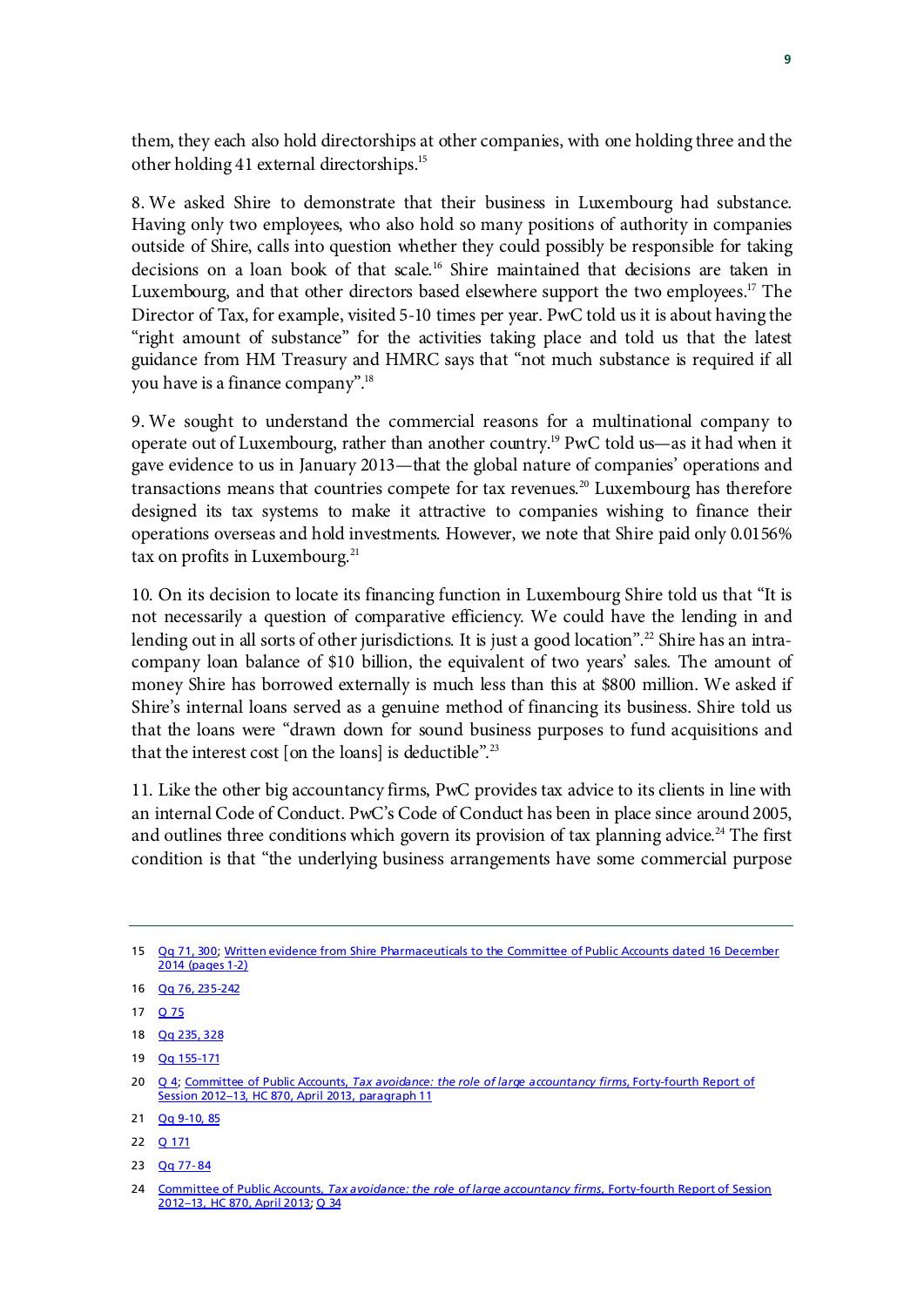other than the avoidance of tax".[25](#page-11-0) However, we heard that of the three conditions set out in the code, only one needs to be met for the advice provided to be compliant. Therefore, whilst the code may prevent PwC tax advisers from acting outside of the law, it does not prevent them from devising and selling schemes that have no purpose other than the avoidance of tax.[26](#page-11-1)

12. PwC told us several times that the arrangements discussed at our evidence session complied with its code of conduct.<sup>27</sup> The Head of Tax at PwC is accountable for ensuring that PwC remains compliant with its Code of Conduct. He told us that "if we were doing file reviews or talking to our partners about their performance, we would talk about whether they have complied with the code." We asked what would happen if people broke the code. We were told that PwC would "talk to them and try to ensure that that did not happen again.["28](#page-11-3)

<span id="page-11-0"></span><sup>25</sup> [Qq 154-170, 201-220](http://data.parliament.uk/writtenevidence/committeeevidence.svc/evidencedocument/public-accounts-committee/tax-avoidance-the-role-of-large-accountancy-firms-followup/oral/16207.html)

<span id="page-11-1"></span><sup>26</sup> [Qq 203-207](http://data.parliament.uk/writtenevidence/committeeevidence.svc/evidencedocument/public-accounts-committee/tax-avoidance-the-role-of-large-accountancy-firms-followup/oral/16207.html)

<span id="page-11-2"></span><sup>27</sup> [Qq 153, 201-203, 217, and 292](http://data.parliament.uk/writtenevidence/committeeevidence.svc/evidencedocument/public-accounts-committee/tax-avoidance-the-role-of-large-accountancy-firms-followup/oral/16207.html)

<span id="page-11-3"></span><sup>28</sup> [Qq 215-217](http://data.parliament.uk/writtenevidence/committeeevidence.svc/evidencedocument/public-accounts-committee/tax-avoidance-the-role-of-large-accountancy-firms-followup/oral/16207.html)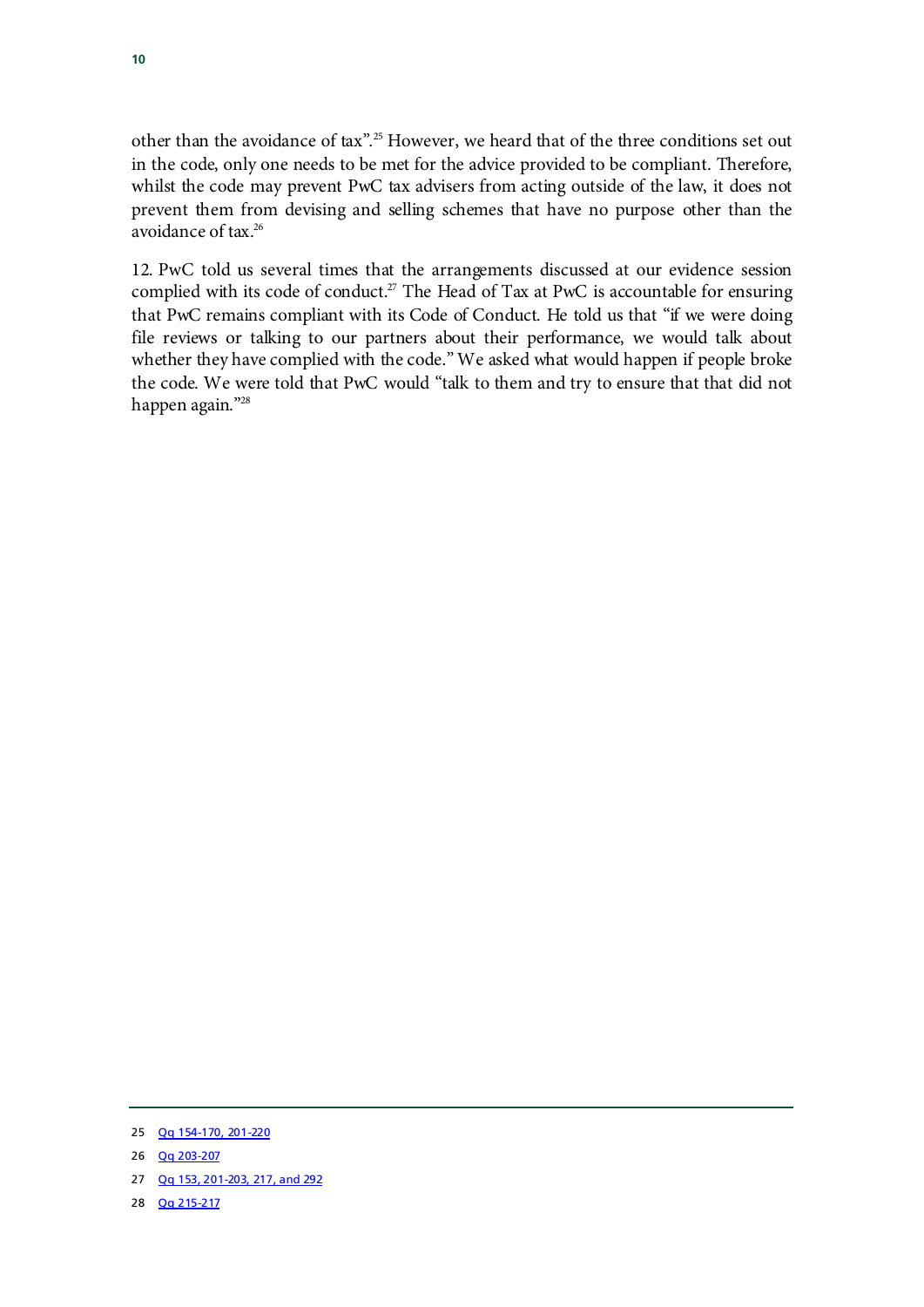# Formal Minutes

### **Wednesday 28 January 2015**

Members present:

Mrs Margaret Hodge, in the Chair

Mr Richard Bacon Meg Hillier Stewart Jackson Dame Anne McGuire Austin Mitchell Stephen Phillips John Pugh

Draft Report (Tax avoidance: the role of large accountancy firms (follow up)), proposed by the Chair, brought up and read.

*Ordered*, That the draft Report be read a second time, paragraph by paragraph.

Paragraphs 1 to 12 read and agreed to.

Conclusions and recommendations agreed to.

Summary agreed to.

*Resolved*, That the Report be the Thirty-eighth Report of the Committee to the House.

*Ordered*, That the Chair make the Report to the House.

*Ordered*, That embargoed copies of the Report be made available, in accordance with the provisions of Standing Order No. 134.

[Adjourned till Monday 2 February at 3.00pm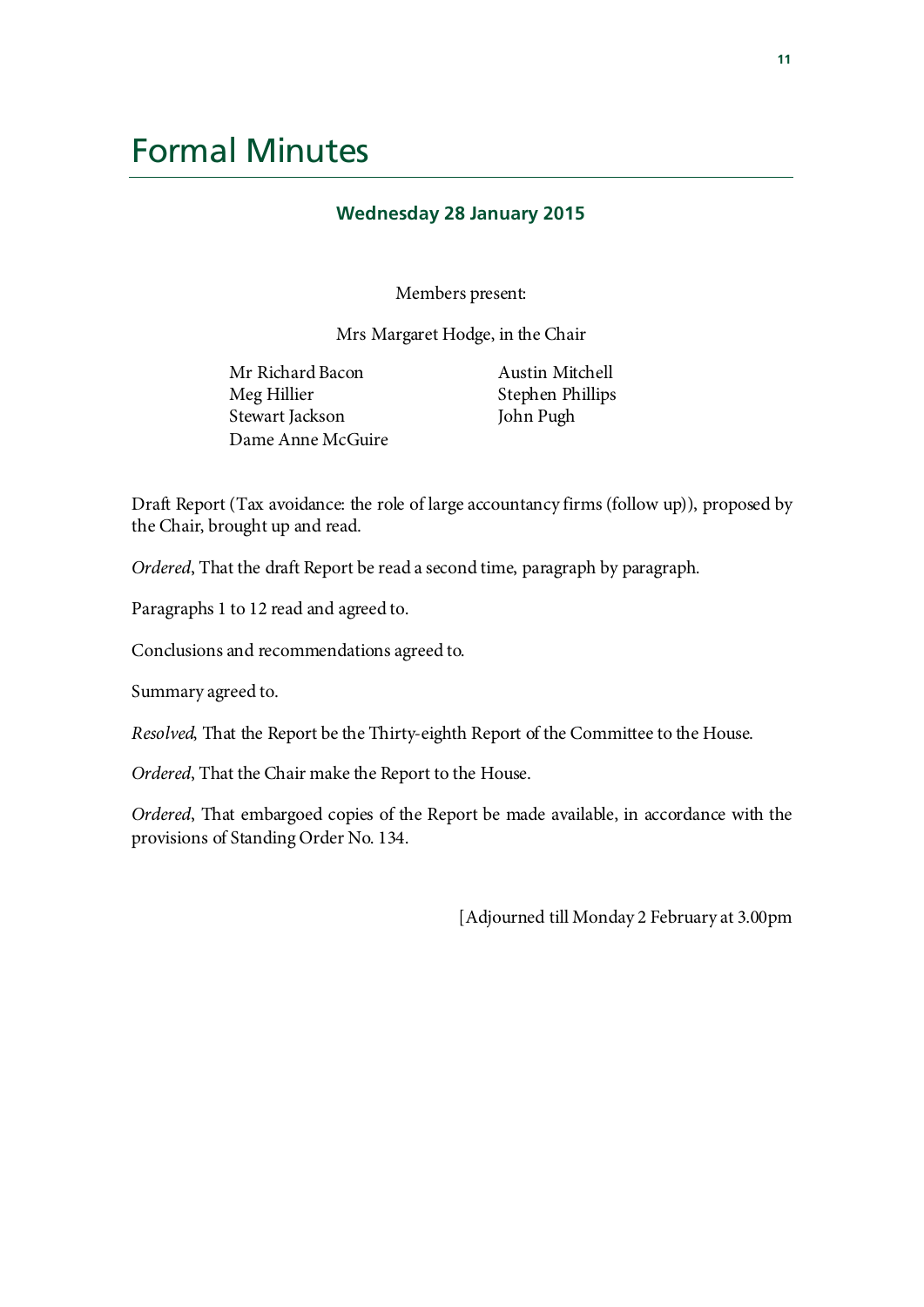### **Witnesses**

### **Monday 8 December 2014** *Page*

The following witnesses gave evidence. Transcripts can be viewed on the Committee's inquiry page at [www.parliament.uk/pac.](http://www.parliament.uk/pac)

Kevin Nicholson, Head of Tax, PricewaterhouseCoopers LLP (UK firm); and **Fearghas Carruthers**, Head of Tax, Shire Pharmaceuticals **[Q1-329](http://data.parliament.uk/writtenevidence/committeeevidence.svc/evidencedocument/public-accounts-committee/tax-avoidance-the-role-of-large-accountancy-firms-followup/oral/16207.html)** 

# Published written evidence

The following written evidence was received and can be viewed on the Committee's inquiry web page at [www.parliament.uk/pac.](http://www.parliament.uk/pac) tav numbers are generated by the evidence processing system and so may not be complete.

- 1 Pricewaterhousecoopers [\(tav0001\)](http://data.parliament.uk/WrittenEvidence/CommitteeEvidence.svc/EvidenceDocument/Public%20Accounts/Tax%20avoidance%20the%20role%20of%20large%20accountancy%20firms%20followup/written/17377.html)
- 2 Shire [\(tav0002\)](http://data.parliament.uk/WrittenEvidence/CommitteeEvidence.svc/EvidenceDocument/Public%20Accounts/Tax%20avoidance%20the%20role%20of%20large%20accountancy%20firms%20followup/written/17378.html)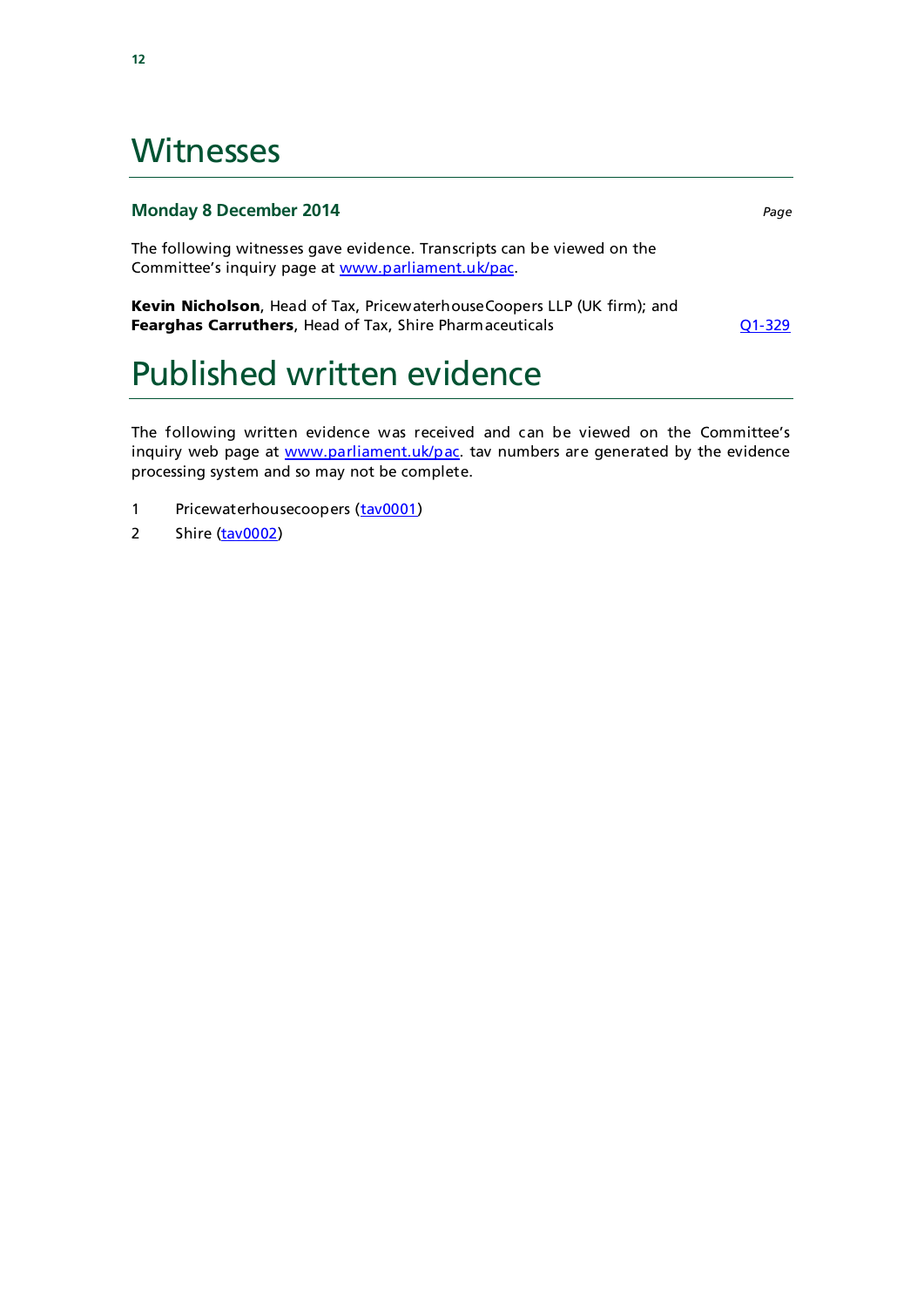# List of Reports from the Committee during the current Parliament

The reference number of the Government's response to each Report is printed in brackets after the HC printing number.

### **Session 2014–15**

| <b>First Report</b>          | Personal Independence Payment                             | <b>HC 280</b> |
|------------------------------|-----------------------------------------------------------|---------------|
| Second Report                | Help to Buy equity loans                                  | <b>HC 281</b> |
| <b>Third Report</b>          | Tax reliefs                                               | <b>HC 282</b> |
| Fourth Report                | Monitor: regulating NHS Foundation Trusts                 | <b>HC407</b>  |
| <b>Fifth Report</b>          | Infrastructure investment: impact on consumer bills       | <b>HC406</b>  |
| Sixth Report                 | Adult social care in England                              | <b>HC518</b>  |
| Seventh Report               | Managing debt owed to central government                  | <b>HC555</b>  |
| Eighth Report                | Crossrail                                                 | <b>HC574</b>  |
| Ninth Report                 | Whistleblowing                                            | <b>HC593</b>  |
| <b>Tenth Report</b>          | <b>Major Projects Authority</b>                           | <b>HC 147</b> |
| Eleventh Report              | Army 2020                                                 | <b>HC104</b>  |
| <b>Twelfth Report</b>        | Update on preparations for smart metering                 | <b>HC103</b>  |
| Thirteenth Report            | Local government funding: assurance to Parliament         | <b>HC456</b>  |
| Fourteenth Report            | DEFRA: oversight of three PFI waste projects              | <b>HC106</b>  |
| <b>Fifteenth Report</b>      | Maintaining strategic infrastructure: roads               | <b>HC105</b>  |
| Sixteenth Report             | Early contracts for renewable electricity                 | <b>HC454</b>  |
| Seventeenth Report           | Child maintenance 2012 scheme: early progress             | <b>HC455</b>  |
| Nineteenth Report            | The centre of government                                  | <b>HC107</b>  |
| <b>Twentieth Report</b>      | Reforming the UK Border and Immigration System            | <b>HC584</b>  |
| <b>Twenty First Report</b>   | The Work Programme                                        | <b>HC457</b>  |
| <b>Twenty Second Report</b>  | Out-of-hours GP services in England                       | <b>HC583</b>  |
| <b>Twenty Third Report</b>   | Transforming contract management                          | <b>HC585</b>  |
| <b>Twenty Fourth Report</b>  | Procuring new trains                                      | <b>HC674</b>  |
| <b>Twenty Fifth Report</b>   | Funding healthcare: making allocations to local areas     | HC 676        |
| <b>Twenty Sixth Report</b>   | Whole of government accounts 2012-13                      | <b>HC678</b>  |
| <b>Twenty Seventh Report</b> | Housing benefit fraud and error                           | <b>HC706</b>  |
| <b>Twenty Eight Report</b>   | Lessons from major rail infrastructure programmes         | <b>HC709</b>  |
| <b>Twenty Ninth Report</b>   | Managing and removing foreign national offenders          | <b>HC708</b>  |
| Thirtieth Report             | Managing and replacing the Aspire contract                | <b>HC705</b>  |
| Thirty First Report          | 16-to 18-year-old participation in education and training | HC 707        |
| Thirty Second Report         | School oversight and intervention                         | HC 735        |
| Thirty Third Report          | Oversight of the Private Infrastructure Development Group | <b>HC675</b>  |
| Thirty Fourth Report         | Financial sustainability of local authorities 2014        | HC 833        |
| Thirty Fifth Report          | Financial Sustainability of NHS Bodies                    | HC 736        |